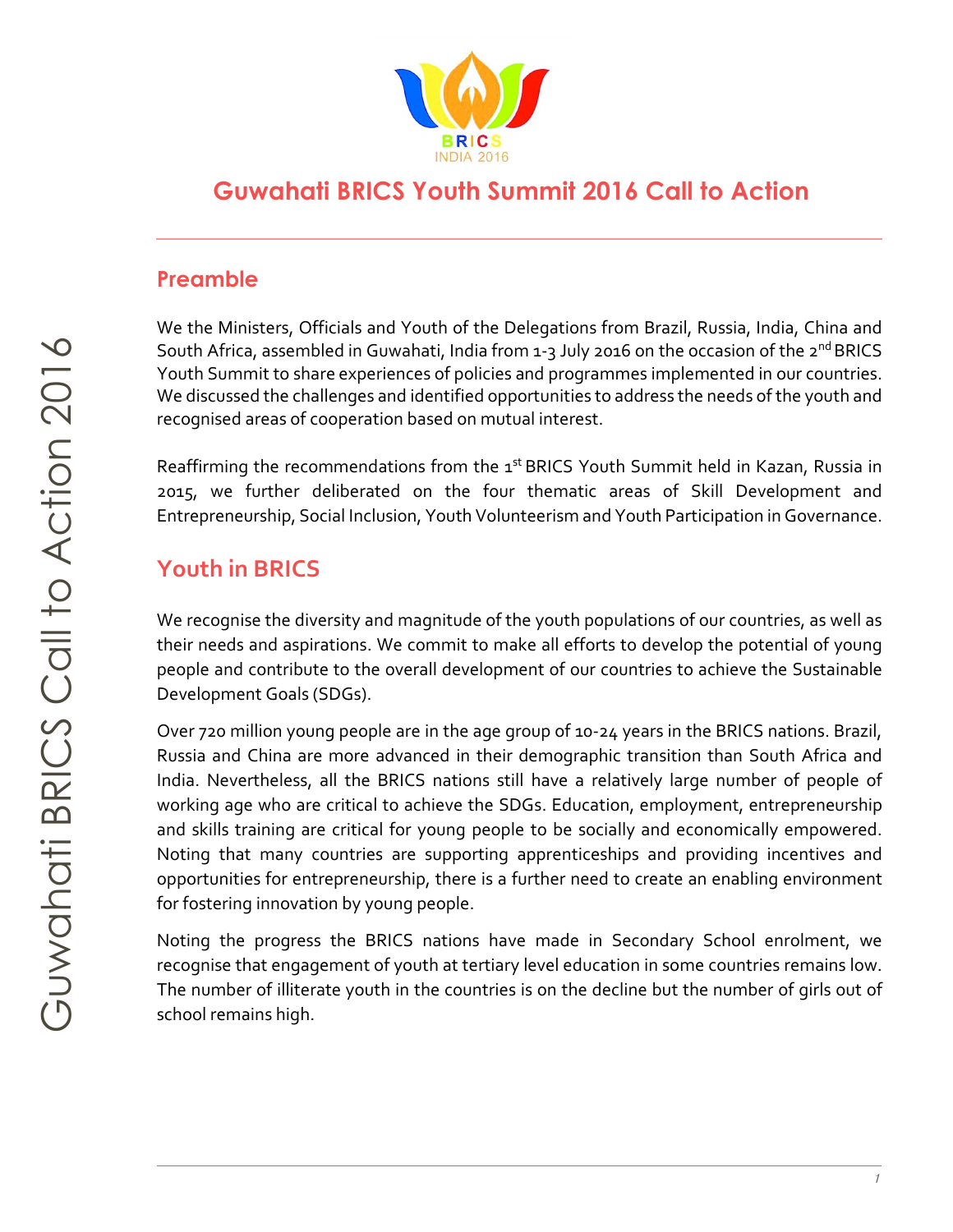The BRICS nations have shown improvements in combating communicable diseases, but some communicable diseases such as malaria and tuberculosis are showing an increasing trend. The incidence of non-communicable diseases is gradually on the rise. Adolescent fertility rate also continues to be high, denoting a lack of full access to reproductive health services.

All the BRICS nations recognise the importance of volunteerism towards youth development and as a means to contribute to social and economic development. Youth have expressed interest in addressing important issues related to education, crime, violence and governance. However they are insufficiently and inadequately represented in formal governance institutions in some countries.

### **Skills Development & Entrepreneurship**

#### Key Recommendations

- 1. Create and strengthen apprenticeship programmes in the existing BRICS institutions
- 2. Document and disseminate success stories among the BRICS nations
- 3. Facilitate transfer of skills between mentors and mentees among the BRICS nations
- 4. Ensure access to decent jobs<sup>1</sup>for youth across the BRICS nations
- 5. Promote and replicate the Know About Business (KAB) entrepreneurship programme within the BRICS nations
- 6. Provide training to Small and Medium Enterprises (SMEs) on business development services, business plans and website development
- 7. Create and promote regular expositions of young people and youth entrepreneurs to facilitate exchange of best practices, new technologies and seek financial support

# **Social Inclusion**

l.

#### Key Recommendations

- 1. Social inclusion is a cross-cutting concern within the BRICS nations. Initiatives must, therefore, prioritise marginalised and vulnerable young people to ensure access to education, healthcare, including reproductive health and social protection services
- 2. Initiate capacity building programmes for professionals who work with young people in the BRICS nations.
- 3. Create a BRICS Social Science Youth Research Network

<sup>&</sup>lt;sup>1</sup> Decent work involves opportunities for work that is productive and delivers a fair income, security in the workplace and social protection for families, better prospects for personal development and social integration, freedom for people to express their concerns, organize and participate in the decisions that affect their lives and equality of opportunity and treatment for all women and men.